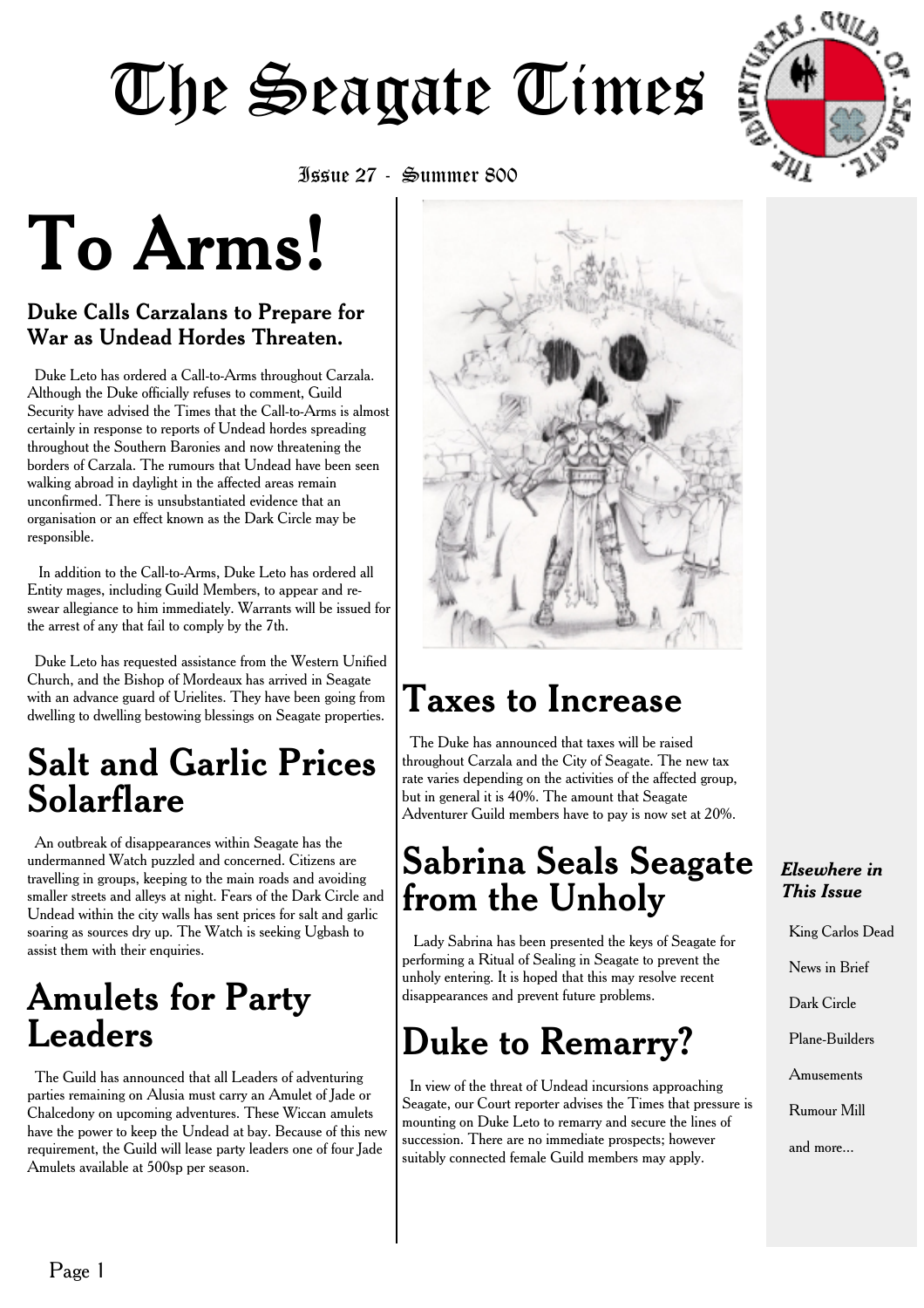*"I cannot fix anyone who has sold their soul." - Starflower*

*"Don't worry, I can."- Father Bob (party employer).*

*"You know what my weapons do to morally suspect creatures." - Starflower*

*"So that's why you sheath them carefully"- Christopher.*

*"I'm here for a state funeral. Stand still."- Christopher to King Carlos.*

# **King Carlos of Destiny is DEAD!**

### Guild Party Reports Regicide was Self Defence

Seven intrepid heroes were hired by Don Carlos's exfiancee to smuggle her brother Don Diego into Destiny for a state funeral. We pick up the action just after they have liberated and abandoned the same Destinian ship twice in 24 hours, while fleeing Customs officials...

Landing on the nearest island to Destiny, we left the cursed party members (who included the party's most experienced warrior, Starflower) to rest while we pushed on to confront a 'retired' fire demon.

On the way up the mountain and through the jungle, we came across three Destinians heading the same way. They would not let us go around them or past them, nor could we afford to let them get to the demon first. We thus went to remonstrate with them. As we arrived within line of sight, our combat mage (Katrina) took out one of them, and went down herself, along with Don Diego.

We then realised the two remaining figures were Don Carlos and Bathin the Pale Duke. Clem the Bear "and a big bear too" bravely closed with Don Carlos, taking a grevious injury in the process, but doing considerable damage before going down. Then Glyn the Cockroach melee'd Don Carlos. Meanwhile Phaeton and Christopher engaged in a firefight with Bathin. Don Carlos, as per his reputation, dispatched Glyn with ease, though he landed a couple of palpable blows. At this point, Bathin, Phaeton and Christopher all gave up spell-casting, having had no discernible effect on each other.

Phaeton went to heal the party, while Christopher took on Don Carlos and Bathin in swordplay. "Given his shocking accent, I had to deal with Carlos quickly, so armed only with holy righteousness, and my faith, I fell upon him. There was a series of sharp exchanges, which could be summarised as 'whenever he didn't stun me, I clouted him back'. Fortunately he was using a light rapier which penetrated my cloth armour, but not my steely resolve."

Soon, Don Carlos and Christopher were both out on their feet, and Bathin (who had sportingly allowed the duel on Don Carlos's insistence with only a little healing on the side), was about to step in when Christopher got a lucky blow in before Bathin or Don Carlos could react, and Don Carlos went down. At that point Bathin vanished, his summoning broken, as Phaeton brought back the first of the downed party members.



#### The Late King Carlos of Destiny

After that, it was a simple matter for the party to regroup, go to Destiny to face regicide charges (remember - always uphold local laws), use that trial as an opportunity to restore Destiny to a Marquisate, attend the state funeral, and face the long journey home having to listen to a man who had just won the title 'the best living swordsman on Alusia'.

The Times has since received reports that the late King had had an arcane item which reflected the magical defences of his adversary, so he wore their magical protection. A potent item indeed, against powerful adventurers with wellprepared safeguards. But not against the teamwork combined with wit and bravery, ably demonstrated by this relatively inexperienced party. Furthermore, it was quite clear that King Carlos and the Demon Bathin underestimated their opponents, else Bathin would have spirited away Carlos before his injuries became critical, as he was, no doubt, ordered to do.

The political situation in Destiny was in turmoil for some weeks, but has now been resolved. We are told that Destiny is no longer a Kingdom, but has returned to its former governance, that of a Council of Ten. This Council of Noble Dons includes Don Diego, and Don Jon Fenris who is a member of the Seagate Adventurers' Guild. This outcome is anticipitated to considerably enhance relations between the Guild and Destiny which have become somewhat strained in recent times.

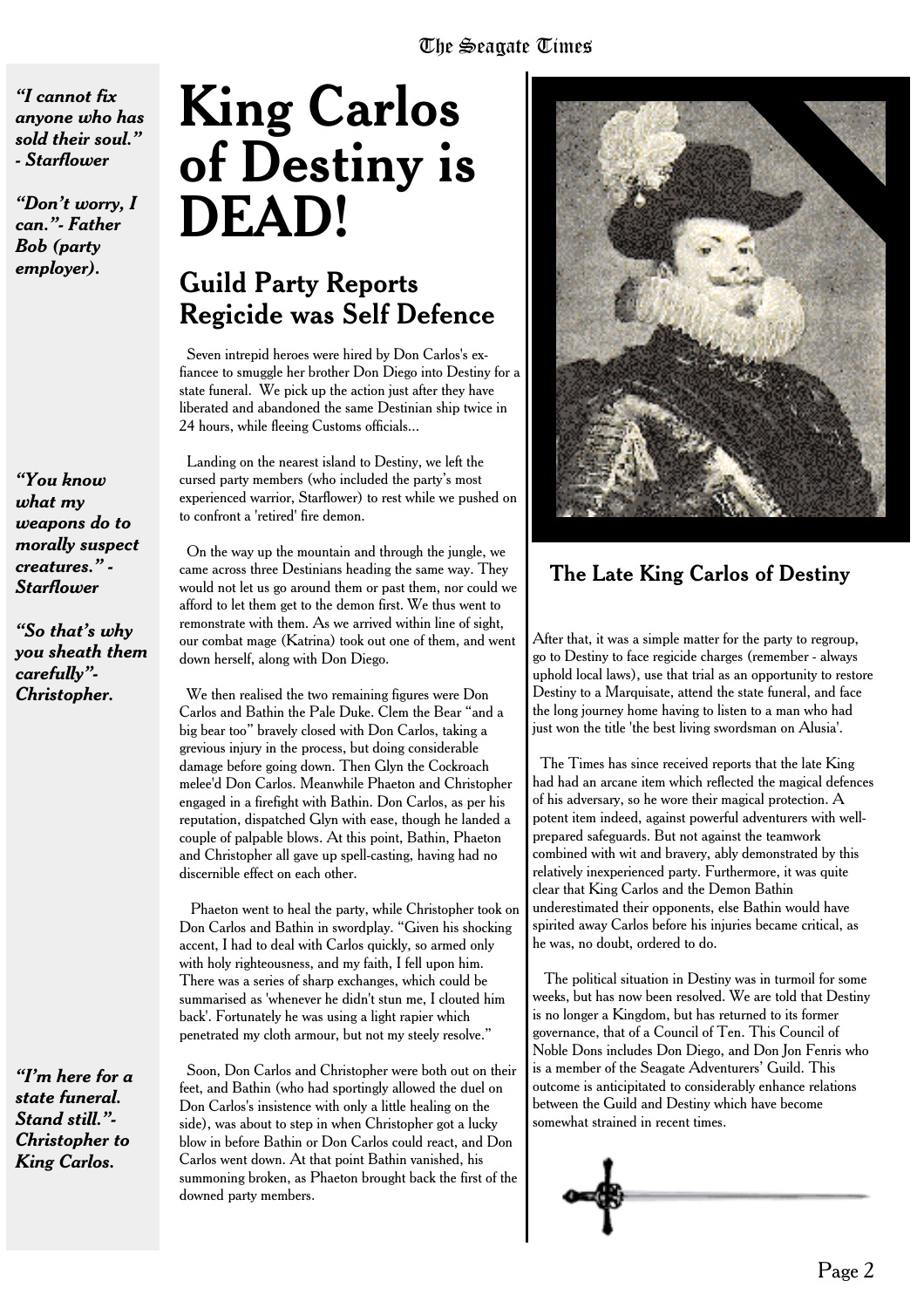# **News in Brief**

# **Brastor in Chaos**

The Barony of Brastor has decended into anarchy following the death of Baron Aestus and the decimation of the Brastor Regiment in a pitched battle against a horde of Undead at Chapel Crossing. Rumour has it that there are Plains Barbarians fighting alongside the Undead in an unholy alliance. Refugees are pouring into Carzala as the last remnants of the Regiment fight to protect the lives of the innocent. Our hopes and prayers go with these brave warriors.

All Guild members who are part of the Brastor Regiments are ordered to report to Duke Leto by the 3rd of this month.

### **Nova Dom Civil War Ends with arrival of Carzalan Fleet**

After the Prince of Nova Dom was assassinated last winter, the Principality descended into a short but bloody civil war., which came to an end with the intervention of Duke Leto of Cazala. The warring factions held large sections of the walled riverside city until the arrival by sea of the Carzalan Ducal Guard. Duke Leto had entered the fray on the side of Maro Lector who had requested him for assistance in order to end the conflict quickly so as to reduce bloodshed. Maro was the leader of the larger faction, which held the Citadel. Duke Leto has since recalled all forces from Nova Dom.

As an aside, the Times has heard that the Gentlefolks Exploratory Society of Nova Dom had relocated itself to Pasifika some days prior to the assassination and is now calling itself "The Gentlefolks Exploratory Society of No Fixed Abode". According to their spokesman, Mr California Smith, "If half a dozen Astrologers and Celestial Mages are telling you that all the omens are bad news, it's time to get out of town."

### **Elfheim Elves Summoned Home**

All loyal subjects of the Elvish Court have been asked to return with great haste to Elfheim in order to consult the Sun Oracle. Princess Isilith received a Herald from the Royal Court with dispatches. The exact contents have not been revealed, but rumour has it that the Elf Slayer has returned.

#### Adventurer Needs Help!

I want some help. My name is Lath and I am an Air mage. I have a secret plan that I'm going to share with you in the hope that you will be able to help me.

What I need to do is destroy the city of Calder in Brandenburg. It is a walled port town on the coast and I want to flood it so that it slips back into the sea never to return.

What I want is to get a few good Water mages and Wicca's to protect the countryside from flooding with the use of their magic. All except this one small area that leads all the way from the city of Calder to the mountains.

What we do then, is get some Earth mages (pacifists need not apply) to build this really big dam in the mountains with the help of Mortimer Graves (or Watery Graves as I call him). I will summon a really big rainstorm like never see before, and we will fill the dam to the top. Once all this has been done, we will all return to the lake behind the dam and board our barge. On this barge we will ride the wave of water down to Calder and see what happens.

I will be selling tickets to brave adventurers that wish to accompany us on the barge to offset costs.



Waters of Strength Rk 9 - 800 sp

Please contact Aqualina at the Guild.

*Silverfoam to Turf after trying to cast a counterspell*

*"Fortunately you're a person, so that works."*

*"Elves should not drop themselves down wells."*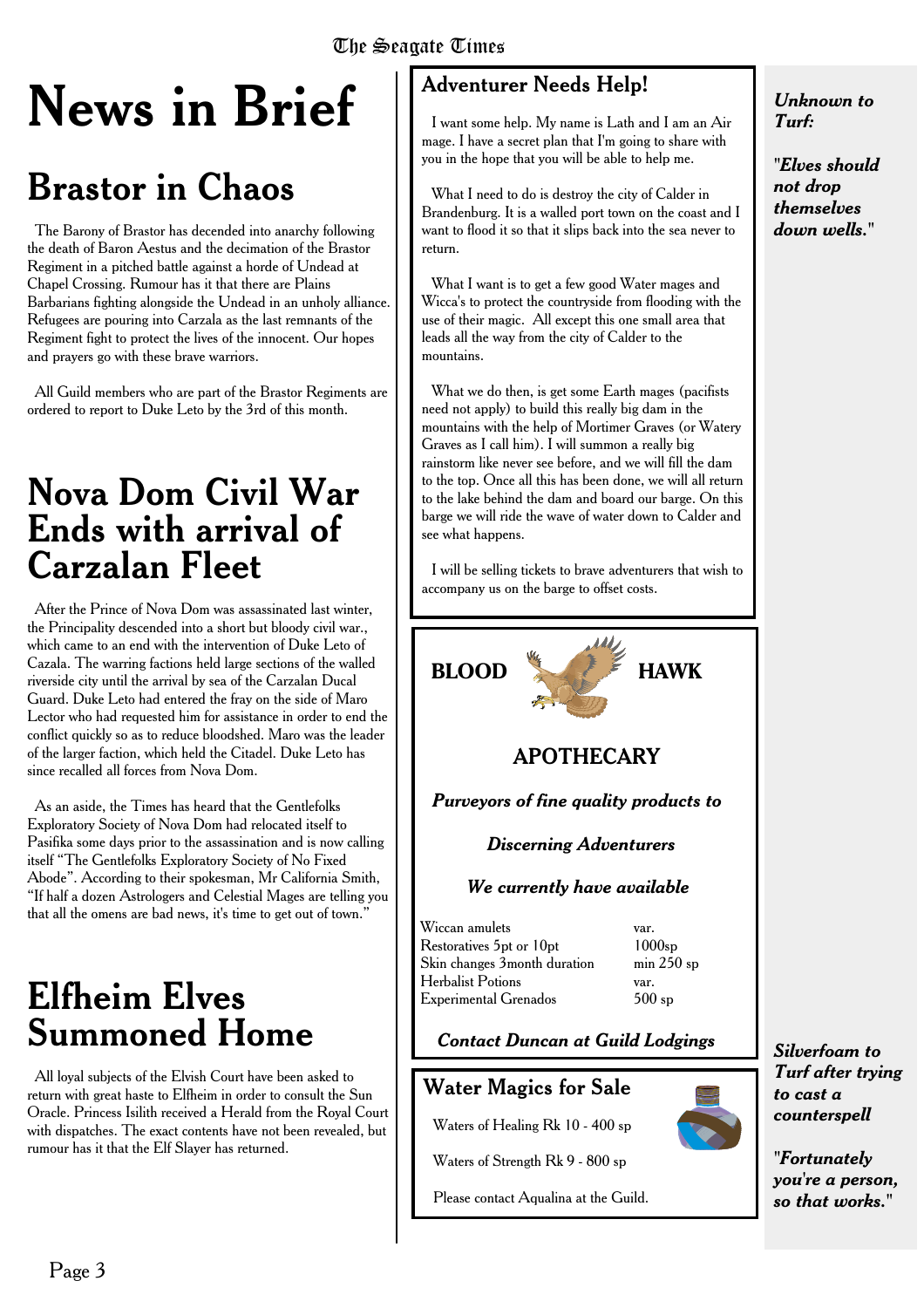# **The Dark Circle Grows**

## **Plot to Destroy Guild Suspected!**

Guild Security have informed the Times that they suspect the recent Undead incursions to be connected with the earlier attack on the Guild and abduction of Guild Council Members. There is further evidence to indicate that the mastermind behind the plot is one Rashak the Destroyer, an evil female Necromancer with considerable reason to hate the Guild and all it stands for. Guild Security have asked us to warn members not to attempt to scry Rashak or her minions.

centred on the fortress of Massada, some 300 miles east of Seagate (the connection with Rashak as the Necromancer of Massada is obvious). However it is now almost 600 miles in diameter and recently overtook the city of Brastor. Events in that city and in the surrounding Brastor Holdings, following the invasion of thousands of Undead have been reported elsewhere in this issue. Suffice it to say that any entity which sends spectres and zombies against innocent children and babes as part of a selfish plot has sunk beyond mere evil into the depths of depravity.

There are also suspicions that the vile necromancer in question was responsible for the assassination of the Prince of Nova Dom, and the resulting chaos in that city. It is known that there are a number of highly skilled assassins among her minions.

It is highly likely that certain guild members well known for their bravery and their allegiance to the cause of

> Good will be likewise targeted for assassination. Guild Security have stated that they will be advising these members to take appropriate measures to protect their personal security.

A number of astrologers have already suffered heart attacks through attempting to discern her plans.

Rashak, also known as the Necromancer of Massada, is a exiled Drow Priestess who has had

several encounters with Guild parties over the past decade. As a result of the actions of these parties her plans have clearly been set back. Now, it seems she has decided to take direct action against the Guild, and put an end to this interference.

*Galland: "Are necromancers born or dug up?*

*Penni: "Raised".*

It is suspected, though by no means certain, that Rashak either created or has taken control of the so-called Dark Circle. This is a region in which, contrary to natural law, the Undead may walk aboard in the light of day, unaffected by the Sun's cleansing rays. First encountered by a Guild Party nearly two decades ago in the Sea of Grass, the Dark Circle has recently begun to expand once more. It is still

adventure or not. If possible they should wear an Amulet of Jade or an Amulet of Chalcedony at all times. If they can obtain Holy Water, that too should

be carried (it is rumoured that Father Rowan is currently manufacturing it by the gallon!)

It is quite apparent that the earlier attack on the Guild, which deprived us of much of our leadership and damaged the Cauldron of Healing, was intended to weaken us and soften our defences in preparation for this new onslaught, the War of the Walking Dead. But we will harden our resolve and prepare to fight back, to fight together, and to destroy utterly the hordes of Evil. We shall never surrender!

By a senior Guild member.

They should remain in the company of other Guild Members, whether on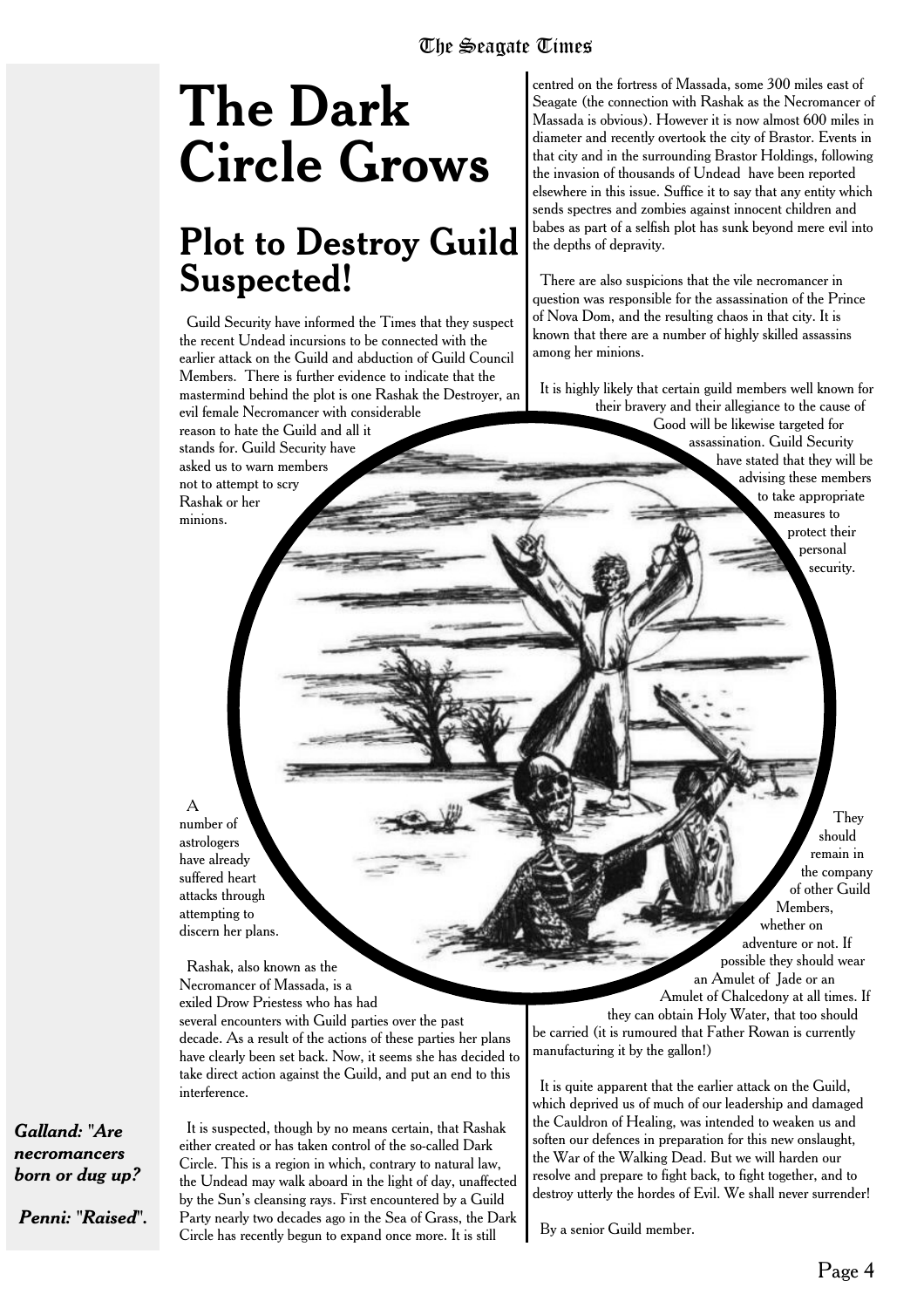# From the Scribe Notes: **Plane Builders Freed!**

#### Gods Swear Vengance on Calimar

We join Axy and company as they arrive on the Eighth Plane:

The air was thick with the smell of death, but that was another time, and another place, right here in Alleshim, the sky is, well, grey. I put down a mind counter on the area we came through. In my attempts at this magic stuff I backfire yet again and again – I now suffer from advanced arthritis, and then I loose all my skills. Everyone waits for the vampire to follow us through – being a mind mage he must have known what we were up to!

After a while we get bored, except Ugbash who is trying to will the Vampire here mentally. Keshah digs down through the island – and reaches the grey stuff, he makes a bit of a hole and drops sand through it - "oops" – still it will make a really good pit trap for the vampire if he ever shows himself. Ugbash's friend goes down – and reports that it is breezy, Keshah shoves his hand in - it's cold.

TDP uses his wizards eye to see what is inside the middle of the island. By working out where the eye does not go, he reckons that there must be another sarcophagus down there, just a touch bigger than the others. The rest start digging down to the sarcophagus, we have the other 5, this one will make up a six pack.

After a day of digging, we reveal the sarcophagus and see that the grey soil must have been protecting it as the runes are not as faded as the others. The next day, we bare the sarcophagus – it is bigger than the others. Someone calls out "Alleshim" and asks the question "can you answer more than yes/no questions", the usual 3 armed form appears, and says "Who are you?, and what do you want?". Bit of a shock really!

In discussing the implications of rewards, for letting him and the others out we find out that the ritual is required, and it will release all of them in full health. The items required for the ritual are located on each of the other planes. They are recognised by their unique GTN (Waking Dream). Alleshim does not know the specific locations of each, but he can make an E&E able to locate them  $-$  TDP is not at all happy with this. We must return here with all the items and perform the ritual.

In terms of protecting Alleshim and the sarcophagi, Alleshim removes the portal from the hidden room in Sudar, and puts it in a house on Lorgos – near where we are staying.

Someone asks if he can remove curses – he waves his hand – we lose our curses, oh and our enchantments, oh, and Ugbash is no longer proudly part-Lich. On our tactful complaints he waves his arms again and we each get rank 15 greater enchantments with some extras – protection against planar attack magics  $(+30 \text{ vs } D$ imensional Weaver type magics).

A day passes and TDP has learnt the locate spell - a special knowledge spell – locate the nearest GTN. We test this out on Amelia who knows the Song for the ritual (we got it from Alleshim) as she sings the song, her aura has the GTN "Waking Dream". I spend a day teaching the Waking Dream GTN to TDP so he can locate it.

We portal back to Lorgos, where we locate the "Waking Dream - name", but we cannot find Shaygin. His men say they havn't seen him recently, not since he left with us. Leave a message for him to stay here if he does turn up. Back to quarters to power up – first stop Sudar. Oooops – slight delay to plans as Ugbash backfires and dumbs himself.

During the curse curing I help out with the "renovations" – this involves boring golem ordering but the conversation is good with the other lorgosians. Amelia gets tanning stuff for Ugbash's "skin". The tanner specialises in fish skin, especially the sharkskin sanding paper used by the golems to scrub the city.

We portal to Sudar and are greeted with the words "Hello, you can come out now". After making sure they are friendly, we follow them to the brightly light central courtyard where we are given Shaygin's body.

As we walk inside, we see a long 400' Calimar flying ship, I see one Squiddy come down a gangway as we are leaving. Our guides say that the ship helps them catch up with and destroy the undead that are plagueing the plane. ie if a troop is having difficulty with a group of undead – funny how they always gang up – they call for back-up and along comes one of these 400' monstrosities. We also go past two old men training, they have the illusion " Illusionary old men" on them.

We are led to Lord Shaygin lying on a table, gash across his throut, and he has been preserved. We find his fabled doorknob and work out that he is resurrectable. When we locate the "Waking Dream - stick", it is in the opposite direction to the central courtyard.

We go to Alleshim's plane, and he says that he can resurrect Shaygin, once we release him and his friends. We work out how to operate the Doorknob – it opens to a shared pocket dimension – perfect for holding the ritual items. Back on Lorgos, we are told that there is no longer a need to block the portals at night – the Sudarians sent word via the Nordens.

Lorgos - the "name" - located on the underside of a sundial on one of the statue/golem pedastles – I read it and it gets engrained into my brain – get an ITN as well!!

Norden - the "coin" - on the second level, not far from a hinge portal near a copse of trees. The "coin" is in the centre of the top stone of a dolmen in an area of high mana. Ugbash smashes the stone in two – including a hidden portal beneath it. But the stone re-assembles leaving the "coin" on the ground.

Chos – the "knife" lies underground, accessed through the tower. Some cracks on the floor, are an "Alleshim" activated trapdoor. Down several flights of stairs to a room. Inside is the old grey stuff. One of Ugbash's "friends" goes in and

*Ugbash said "I can't be party leader AND scribe" The rest of the party immediately proposed Ugbash for Scribe.*

*Slag (a goblin guide) to the party:*

*"I trust in the great god Turf to protect me."*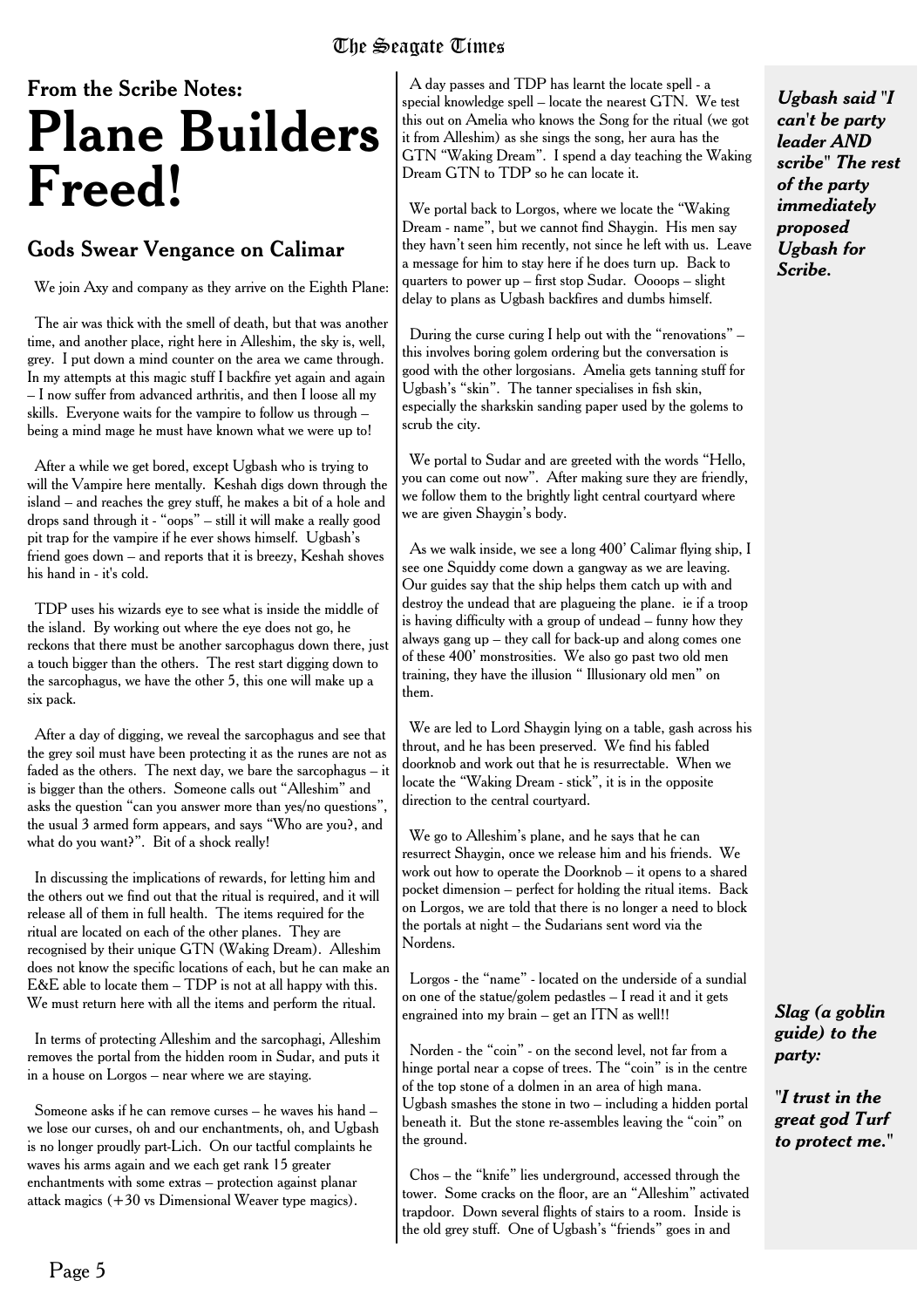*The military scientist said "Rip his heart out", and that pulse Martin did a massive chest wound; broken ribs and organs spilt everywhere.*

gets the "knife" from a statue and notes that there isn't any floor, even though Ugbash had "touched" the floor with his axe.

Kerax – the "claw" – at the end of a small trail off the main track through the forest is a clearing with a great statue of a rat – sphinx style. There are signs of food offerings having been left in the clearing. The "claw" of prophesy was prised from the statue, which promptly disappeared. We shoot off back to the forest track and portal straight out of there.

Eradin – the "blood" – very well hidden, we cannot locate anything, or anyone. We go up towards the tower, when we come across a girl dressed in animal skins, she takes fright and takes off. Setting up an ambush, Ugbash and Amelia go unseen, I wait in my cloak of blending further along. As she passes Ugbash steps out and saps her – but not before she has a lightening strike at him – drawing blood. Now Ugbash's blood is odd at the best of times, but we were conscious that we are supposed to find blood on here. TDP's locate shows it pouring out of Ugbash's wound – we collect as much as we can in a bottle.

We tie the woman up and divinate her. She has had some sort of Namer ritual performed on her – she thinks, acts, and lives like an animal. She has been like that for some time and I'm not able to reverse the process.

To Virym – the "feather" (from an angel), coming ready or not. An old woman, Crouder, lives in a little cottage at the end of a small trail off the track through the forest. She tells us the tale of an angel that was summoned a few years ago – on Norden to resurrect someone. Apparently an angel can be summoned with the right words, I write them down eagerly:

Call upon the eye for light and weeping in the falling night it doth control the starry poles and summon angels, burnished bright.

Virym's courtyard entrance is guarded. We explain carefully that we want to go into the tower and summon an angel. The guard has to defer to a higher order, and his sleepy boss appears. We explain again what we want to do, he's reluctant at first, but we insist and mention Shaygin a few more times. By the time we leave he is no longer sleepy but most definitely wide awake!

We are escorted to the tower that is completely walled in, and surrounded by protective golems. More golems are inside, we make our way around the golems and go up to the room with the eye in it. Golems surround the eye. I ask for them to be moved, and recite the poem, an angel comes into view. I try to talk to it, it does not answer although it does seem to be listening. I then explain what we are doing and ask for a feather from it's wing – it disappears – in it's place, the "feather".

Sudar – the "stick" - Noting that the Sudarians are now mainly in the swamp areas of Norden, we go in search of a guide to show us around the second level hinges of Sudar. On Norden we bump into Kars, a Sudarian. He is reticent at first as no-one is supposed to go back there, we said it

would be just a quick tour and he can come back as soon as he has taken us to all the hinges.

With mind counterspells on all of us, we portal hop. TDP's locate always points north – so it's on the first level, but not in the city. We portal to Keshah's portal at the top of the stairs (it was still there). TDP's locate takes us round to the skeleton we met before, it has a stick sticking through it's eye and pinning to the ground – I don't remember it being there before! It's a stick of summoning. Keshah finds out that it's trapped - slightly before Ugbash says it is trapped.

With my protection from lightning ring, I get the stick into the "room". We figure that two lightning strikes in the same area would get noticed, closely followed by some interested people and voidcruiser(s). So we portal to a henge, then to Lorgos, quick trip to the Alleshim portal, and thence to Alleshim itself.

Surprise!, at Alleshim we are greeted by five evil creatures, obviously waiting for us. Apart from a cloven footed Rimstalker, there is an Orc, a skeleton, one of the illusionary animals (that I suspect is not illusionary), and something that can only be described as a stick-man. They obviously came from the Ziggarut that was parked at the end of the pier. As did a vampire that came out in vapour form during the battle.

We are blasted by magic, mostly Necromantic specials so it's just as well my Necromantic special counter spell went off first time. We hold off against the magic, although some does get through. I hold off the 2-handed sword wielding Rimstalker until Thorn and Amelia join in to finish it off. Having realised that their magic was running low, we were about to go on the offensive when they started to dissappear in lond bangs, smoke and lightning. Obviously Alleshim had heard what was going on and decided to pay a visit!. Keshah managed to flick the Rimstalker's sword away just in time. As the Rimstalker was right next to me when it went, I got caught in the blast, nearly dying in the process.

We get together and perform the ritual, Alleshim and friends are released. Well we assume they are as we awake on the grassy plains of Norden, with a glowing blue-eyed Lord Shaygin. We are somehow changed by the experience, our dreams appear to have been granted. We talk to a disoriented Lord Shaygin, having so many questions to ask him, when someone asks how we are going to get back to the Guild. Lord Shaygin has obviously been influenced by Alleshim, as he waves his hands and there we are – outside the guild.

Here ends the story of the freeing of the Plane Builders, and hopefully the start of some retribution against the Calimar!



Note: No planes were seriously damaged during the unfolding of this story, but several party members and lots of Sudarian hench-things were.

*"Is the bridge safe?"*

*"I don't know. Send the troll, oops, sorry, hill giant, over."*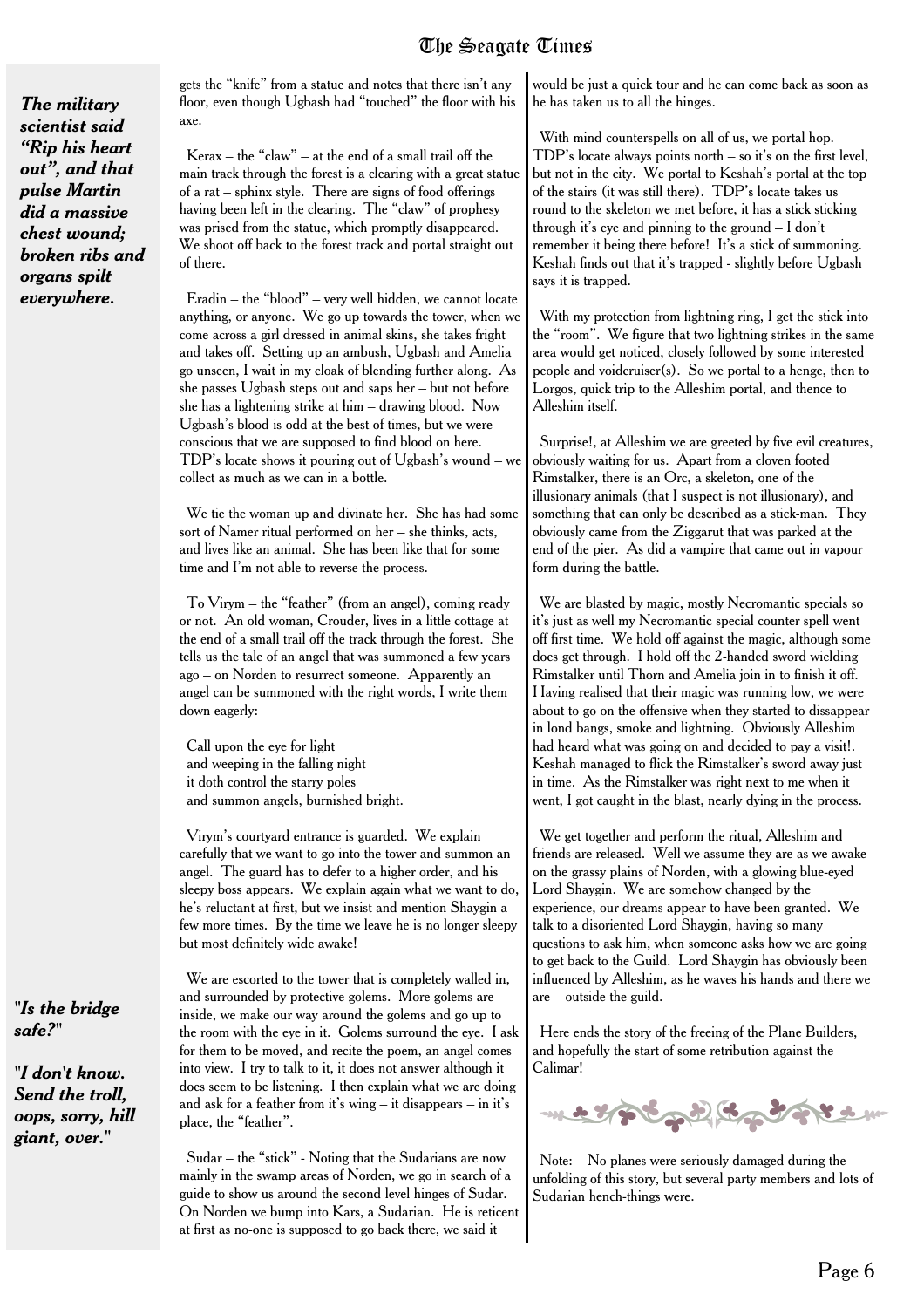# **The Adventurer's Guide**

#### Tips for Survival

With so many Guild Members under threat of assassination the editors thought it would be a wise idea to invite one of the Guild's own "exterminators" to give you all a few tips in how to protect yourselves:

- Watch your back! Or preferably get someone else to watch it for you. Hire yourself a good bodyguard. Then follow their advice.
- Break the routines. Assassins are very good at memorising your habits and using them against you. It's easy to ambush someone who sticks to a pattern. So add some random behaviour to your lifestyle.
- Protect yourself against poison. Even if you're a Healer, carry Waters of Healing (see Aqualina if you need to purchase some). They're a quick and instant cure for the natural venoms in the assassin's toxic arsenal. Prepare your own food and drink. Get the local Earth mage to cast Detect Poison on your breakfast, lunch and dinner.
- Speaking of your favourite poison, avoid it! Drink will slow you down, and make you dead.
- The sunlight is your friend. The shadows are your enemy. Assassins, especially Undead assassins, like to work under cover of darkness. And they're much more likely to be Dark mages than Solar mages.
- Use those perception and protection spells liberally. Make sure you have witchsight, and are purified at all times. A good defence spell is a sensible precaution, as is carrying an Invested Trollskin spell.
- Check those Amulets. Remember that although Amulets of Jade and Chalcedony forbid the Undead from approaching you, they don't stop you approaching the Undead. Also useful are Amulets of Carbuncle (decreases damage done by poison), Amulets of Aquilegius (gives some protection against fear), and of course, the trusty Amulet of Luck.
- Arm yourself. Keep weapons ready to hand at all times. Even at your bedside. We don't recommend daggers under pillows for obvious reasons.
- Make it hard for them to sneak up on you. There are numerous simple anti-stealth tricks and devices. Hang bells and rattles from your window and door lintels. Make sure your doors and windows creak. Cover the floor with crunchy twigs and bracken. Put a mosquito net over your bed, and attach bells to that too. Use your imagination!
- Protect your neck. One of the assassin's favourite tricks is the sap to the back of the neck, rendering the victim quickly and quietly unconscious. No opportunity to call for help, and no screaming and shouting. And once you're unconscious in the hands of an assassin, your life expectancy is limited. So make sure your armour has neck protection, and wear it!
- Stay alert. The battle against the assassin is a battle of wits. Your most potent weapon is your mind. Use it!



# **Amusements**

#### Jorgen's Riddle

We are Dark,

And always on the run.

But without the sun,

We would be none

Signed: Jorgen the Sphinx

#### Murphy's Laws of Combat

- If the enemy is in range, so are you.
- Incoming spells have the right of way.
- Don't look conspicuous, it attracts arrows.
- There is always a way.
- The easy way is always trapped.
- Try to look unimportant, they may be running low on fatigue.
- Professionals are predictable, it's the amateurs who are truly dangerous.
- The enemy invariably attacks on two occasions: A) When you're ready for them.
	- B) When you're not ready for them.
- A specific grievous injury is nature's way of telling you to slow down.
- Teamwork is essential, it gives them someone else to cast spells at.
- If your attack is going well, your ranger failed to detect the ambush.

#### What's Hot

Regicide

Amulets of Jade

Ducal favours

Plane Builders

Sleeping with Dead Gods (Axy, TDP, and their employer, Lord Shaygin)

Magical Staves

### Drow Necromancers Silvered Rapiers

What's Not

Assassination

Tax increases

Death Curses

Civil Wars

Undead

Calimar



*Kilroy: "This may go against popular belief - I am heroic but I am not stupid."*

*Kilroy again later the same day: "Heroic, stupid, one and the same."*